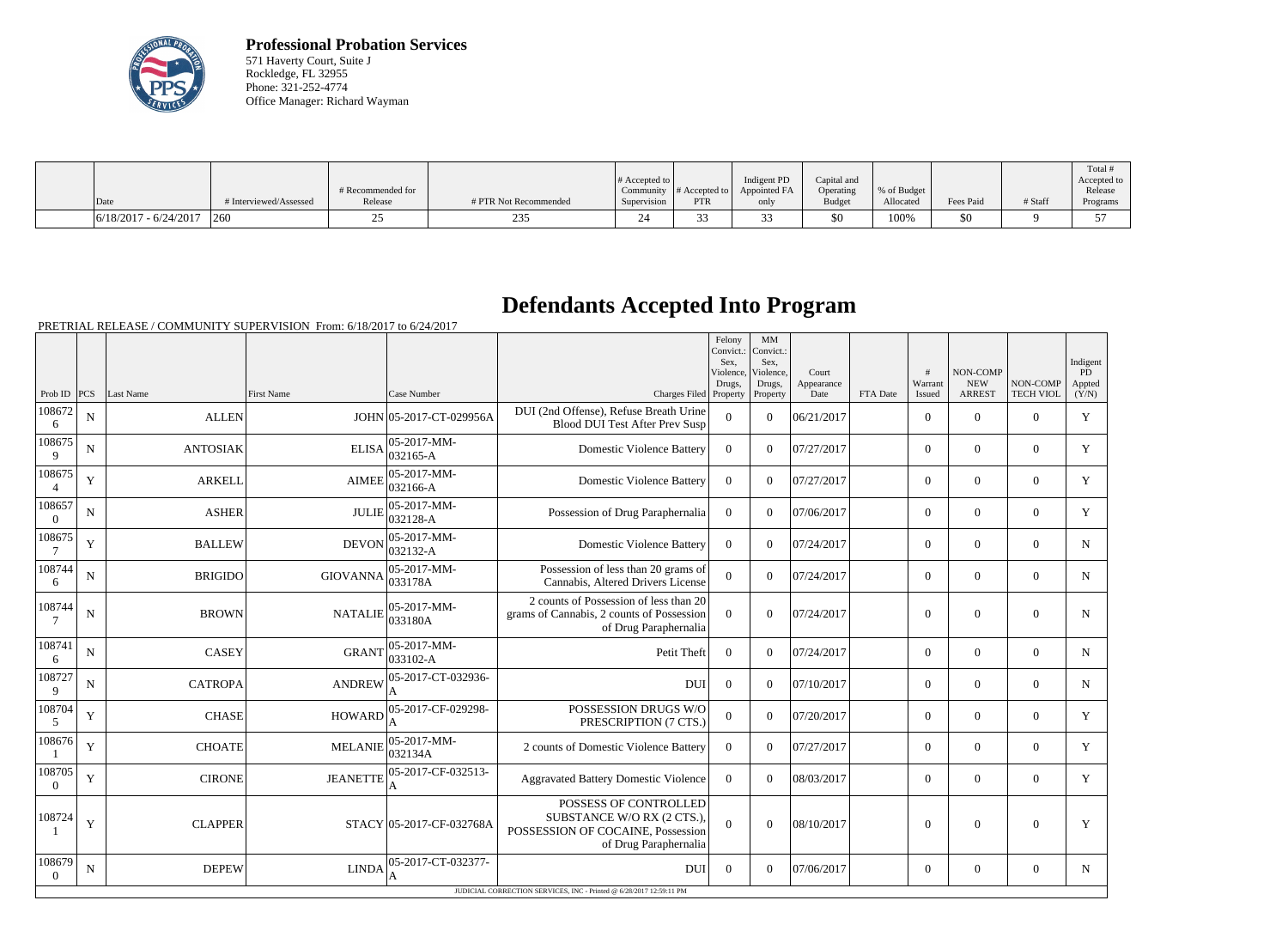## **Defendants Accepted Into Program**

|                                    |             |                     |                                     |                              |                                                                                                                                        | Felony<br>Convict.:<br>Sex,<br>Violence, | MM<br>Convict.:<br>Sex,<br>Violence, | Court              |          | #                 | NON-COMP                    |                              | Indigent<br>PD  |
|------------------------------------|-------------|---------------------|-------------------------------------|------------------------------|----------------------------------------------------------------------------------------------------------------------------------------|------------------------------------------|--------------------------------------|--------------------|----------|-------------------|-----------------------------|------------------------------|-----------------|
| Prob ID                            | PCS         | Last Name           | <b>First Name</b>                   | Case Number                  | Charges Filed Property                                                                                                                 | Drugs,                                   | Drugs,<br>Property                   | Appearance<br>Date | FTA Date | Warrant<br>Issued | <b>NEW</b><br><b>ARREST</b> | NON-COMP<br><b>TECH VIOL</b> | Appted<br>(Y/N) |
| 108670                             | Y           | <b>DIPAOLA</b>      | <b>ROBERT</b>                       | 05-2017-CT-032157-<br>А      | <b>DUI</b>                                                                                                                             | $\overline{0}$                           | $\overline{0}$                       | 07/24/2017         |          | $\overline{0}$    | $\overline{0}$              | $\Omega$                     | $\mathbf N$     |
| 108671<br>2                        | $\mathbf N$ | <b>DUNHAM</b>       | <b>MARK</b>                         | 05-2017-MM-<br>$ 032167 - A$ | <b>Domestic Violence Battery</b>                                                                                                       | $\Omega$                                 | $\theta$                             | 07/27/2017         |          | $\overline{0}$    | $\overline{0}$              | $\overline{0}$               | Y               |
| 108656<br>9                        | Y           | <b>ENGLISH</b>      | <b>TYQUAN</b>                       | 05-2017-MM-<br>$ 032103-A$   | <b>Domestic Violence Battery</b>                                                                                                       | $\overline{0}$                           | $\overline{0}$                       | 07/18/2017         |          | $\overline{0}$    | $\overline{0}$              | $\Omega$                     | Y               |
| 108657                             | $\mathbf Y$ | <b>EVANS</b>        | <b>HORACE</b>                       | 05-2017-MM-<br>$ 032125-A$   | <b>Battery</b>                                                                                                                         | $\overline{0}$                           | $\theta$                             | 07/27/2017         |          | $\overline{0}$    | $\overline{0}$              | $\overline{0}$               | Y               |
| 108710<br>8                        | ${\bf N}$   | <b>FAULKENBERRY</b> | <b>AMANDA</b>                       | 05-2017-CT-032842-           | <b>DUI</b>                                                                                                                             | $\overline{0}$                           | $\overline{0}$                       | 07/07/2017         |          | $\overline{0}$    | $\overline{0}$              | $\Omega$                     | N               |
| 108719<br>5                        | $\mathbf N$ | <b>FELICE</b>       | <b>RYAN</b>                         | 05-2017-MM-<br>032704-A      | <b>Domestic Violence Battery</b>                                                                                                       | $\Omega$                                 | $\theta$                             | 07/10/2017         |          | $\overline{0}$    | $\overline{0}$              | $\Omega$                     | $\mathbf N$     |
| 108708<br>$\boldsymbol{\varDelta}$ | Y           | <b>FERRAND</b>      | <b>JOSEF</b>                        | 05-2017-CF-032514-<br>А      | <b>Grand Theft</b>                                                                                                                     | $\overline{0}$                           | $\overline{0}$                       | 08/10/2017         |          | $\overline{0}$    | $\overline{0}$              | $\theta$                     | Y               |
| 108689<br>$\Omega$                 | $\mathbf N$ | <b>FERTIG</b>       | <b>MARCUS</b>                       | 05-2017-MM-<br>$ 032348-A$   | <b>Domestic Violence Battery</b>                                                                                                       | $\theta$                                 | $\theta$                             | 07/18/2017         |          | $\overline{0}$    | $\overline{0}$              | $\overline{0}$               | Y               |
| 108669<br>$\overline{4}$           | Y           | <b>FRAZIER</b>      |                                     | JAMES 05-2017-CF-023698A     | Possession of Alprazolam(Xanax)                                                                                                        | $\Omega$                                 | $\Omega$                             | 07/05/2017         |          | $\overline{0}$    | $\overline{0}$              | $\Omega$                     | Y               |
| 108659<br>9                        | $\mathbf N$ | GATTUSO             | <b>PIERCE</b>                       | 05-2017-MM-<br>$ 032168-A$   | Possession of Drug Paraphernalia                                                                                                       | $\overline{0}$                           | $\theta$                             | 07/10/2017         |          | $\overline{0}$    | $\overline{0}$              | $\overline{0}$               | $\mathbf N$     |
| 108656<br>5                        | N           | <b>GOLUBSKI</b>     | <b>CHRISTOPHER</b>                  | 05-2017-CT-032155-           | DUI (2nd Offense)                                                                                                                      | $\overline{0}$                           | $\overline{0}$                       | 07/06/2017         |          | $\overline{0}$    | $\overline{0}$              | $\theta$                     | N               |
| 108707                             | Y           | <b>HARRISON</b>     | <b>WESLEY</b>                       | 05-2017-MM-<br>032515-A      | <b>Domestic Violence Battery</b>                                                                                                       | $\Omega$                                 | $\theta$                             | 07/18/2017         |          | $\overline{0}$    | $\overline{0}$              | $\overline{0}$               | $\mathbf N$     |
| 108678                             | ${\bf N}$   | <b>HENRY</b>        | <b>ITESHA</b>                       | 05-2017-CT-032370-           | <b>DUI</b>                                                                                                                             | $\overline{0}$                           | $\overline{0}$                       | 07/06/2017         |          | $\overline{0}$    | $\overline{0}$              | $\Omega$                     | N               |
| 108675<br>2                        | Y           | <b>HILL</b>         | <b>ZACHARY</b>                      | 05-2017-MM-<br>032223-A      | Possession of Drug Paraphernalia                                                                                                       | $\Omega$                                 | $\theta$                             | 07/10/2017         |          | $\overline{0}$    | $\overline{0}$              | $\overline{0}$               | $\mathbf Y$     |
| 108658<br>6                        | N           | <b>HOXIE</b>        | JENNIFER $\vert_{\text{A}}^{\circ}$ | 05-2017-CT-032170-           | DUI                                                                                                                                    | $\overline{0}$                           | $\boldsymbol{0}$                     | 07/06/2017         |          | $\bf{0}$          | $\bf{0}$                    | $\mathbf{0}$                 | N               |
| 108673<br>4                        | $\mathbf Y$ | <b>JAMES</b>        |                                     | LONNIE 05-2017-CF-028021A    | Possession of less than 20 grams of<br>Cannabis, Driving While License Susp Rev<br>Canc - 2 or More Priors, No Vehicle<br>Registration | $\theta$                                 | $\boldsymbol{0}$                     | 07/27/2017         |          | $\boldsymbol{0}$  | $\boldsymbol{0}$            | $\boldsymbol{0}$             | Y               |
| 108737<br>5                        | ${\bf N}$   | <b>JOHNSON</b>      | <b>MICHAEL</b>                      | 05-2017-MM-<br>032911-A      | Possession of less than 20 grams of<br>Cannabis                                                                                        | $\overline{0}$                           | $\boldsymbol{0}$                     | 07/18/2017         |          | $\boldsymbol{0}$  | $\overline{0}$              | $\overline{0}$               | Y               |
| 108705<br>9                        | $\mathbf Y$ | <b>JOLLY</b>        | <b>DUSTIN</b>                       | 05-2017-CF-027502-           | <b>ATT TAMPER W/PHYS EVIDENCE</b>                                                                                                      | $\Omega$                                 | $\overline{0}$                       | 07/18/2017         |          | $\overline{0}$    | $\overline{0}$              | $\overline{0}$               | Y               |
| 108676<br>$\theta$                 | $\mathbf Y$ | <b>KESSLER</b>      | <b>NIKI</b>                         | 05-2017-MM-<br>032160-A      | POSSESSION OF DRUG<br>PARAPHERNALIA (3 CTS.)                                                                                           | $\theta$                                 | $\boldsymbol{0}$                     | 07/27/2017         |          | $\overline{0}$    | $\overline{0}$              | $\overline{0}$               | Y               |
| 108738<br>5                        | $\mathbf N$ | <b>KOEHN</b>        | <b>KIMBERLY</b>                     | 05-2017-MM-<br>032926-A      | <b>Domestic Violence Battery</b>                                                                                                       | $\overline{0}$                           | $\boldsymbol{0}$                     | 07/18/2017         |          | $\overline{0}$    | $\boldsymbol{0}$            | $\overline{0}$               | Y               |
| 108693<br>8                        | ${\bf N}$   | <b>LUTSCH</b>       |                                     | ADAM 05-2017-CT-032630A      | DUI, Refusal to Sign or Accept Citation                                                                                                | $\overline{0}$                           | $\overline{0}$                       | 07/17/2017         |          | $\boldsymbol{0}$  | $\overline{0}$              | $\overline{0}$               | N               |
| 108690                             | $\mathbf Y$ | <b>MATHEWS</b>      | $NICHOLAS$ $ 032380-A$              | $ 05-2017-MM-$               | <b>Domestic Violence Battery</b>                                                                                                       | $\overline{0}$                           | $\overline{0}$                       | 07/10/2017         |          | $\boldsymbol{0}$  | $\boldsymbol{0}$            | $\boldsymbol{0}$             | Y               |
|                                    |             |                     |                                     |                              | JUDICIAL CORRECTION SERVICES, INC - Printed @ 6/28/2017 12:59:11 PM                                                                    |                                          |                                      |                    |          |                   |                             |                              |                 |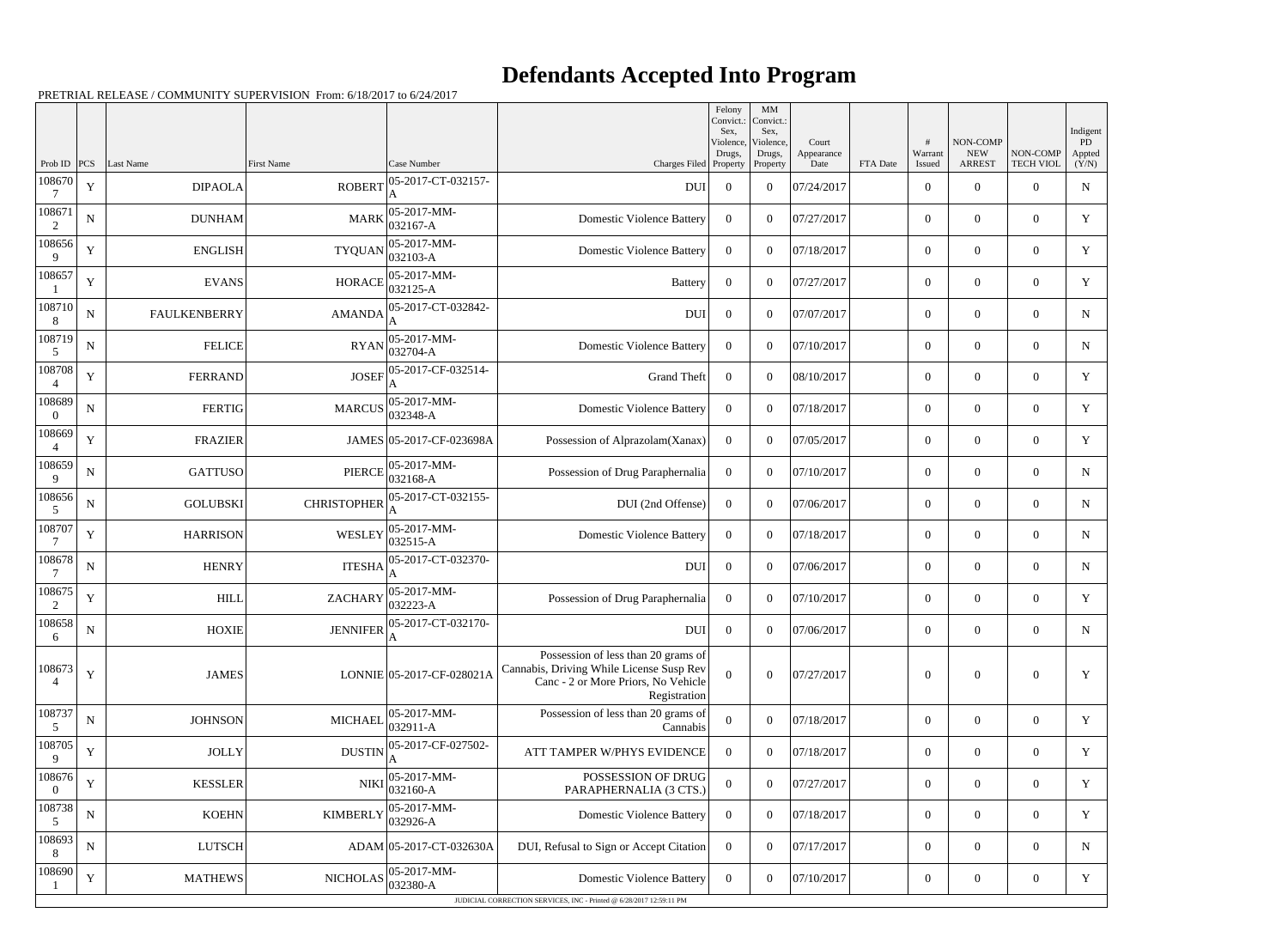## **Defendants Accepted Into Program**

|                       |             |                    |                                      |                             |                                                                                                                                        | Felony<br>Convict.:<br>Sex. | MM<br>Convict.:<br>Sex,         |                             |          |                   |                                         |                              | Indigent                     |
|-----------------------|-------------|--------------------|--------------------------------------|-----------------------------|----------------------------------------------------------------------------------------------------------------------------------------|-----------------------------|---------------------------------|-----------------------------|----------|-------------------|-----------------------------------------|------------------------------|------------------------------|
| Prob ID               | PCS         | Last Name          | <b>First Name</b>                    | Case Number                 | Charges Filed Property                                                                                                                 | Violence,<br>Drugs,         | Violence,<br>Drugs,<br>Property | Court<br>Appearance<br>Date | FTA Date | Warrant<br>Issued | NON-COMP<br><b>NEW</b><br><b>ARREST</b> | NON-COMP<br><b>TECH VIOL</b> | <b>PD</b><br>Appted<br>(Y/N) |
| 108741<br>7           | ${\bf N}$   | <b>MAYA</b>        | <b>DARIAN</b>                        | 05-2017-CT-033110-          | Driving While License Susp/Cancel/Rev -<br>1st Offense                                                                                 | $\theta$                    | $\theta$                        | 07/10/2017                  |          | $\overline{0}$    | $\Omega$                                | $\Omega$                     | $\mathbf N$                  |
| 108722<br>9           | ${\bf N}$   | <b>MAYNARD</b>     | <b>VICTORIA</b>                      | 05-2017-MM-<br>032720-A     | <b>Domestic Violence Battery</b>                                                                                                       | $\theta$                    | $\theta$                        | 07/27/2017                  |          | $\mathbf{0}$      | $\overline{0}$                          | $\theta$                     | Y                            |
| 108710<br>9           | $\mathbf N$ | <b>MCGUIRE</b>     | <b>RYAN</b>                          | 05-2017-CT-032838-          | <b>DUI</b>                                                                                                                             | $\overline{0}$              | $\theta$                        | 07/07/2017                  |          | $\overline{0}$    | $\Omega$                                | $\Omega$                     | N                            |
| 108744<br>2           | Y           | <b>MERZ</b>        |                                      | DAVID 05-2017-CT-033104A    | DUI, Leaving the Scene of an Accident<br>with Prop Damage                                                                              | $\Omega$                    | $\theta$                        | 07/14/2017                  |          | $\overline{0}$    | $\overline{0}$                          | $\theta$                     | Y                            |
| 108691                | ${\bf N}$   | <b>MESSER</b>      | <b>BRETT</b>                         | 05-2017-MM-<br>032510-A     | Petit Theft                                                                                                                            | $\overline{0}$              | $\Omega$                        | 07/10/2017                  |          | $\mathbf{0}$      | $\Omega$                                | $\Omega$                     | $\mathbf N$                  |
| 108724<br>2           | Y           | <b>NELSON</b>      |                                      | CRYSTA 05-2017-CF-029400A   | DUI with Damage to Person or Property,<br>DUI, Leaving the scene of an accident                                                        | $\Omega$                    | $\theta$                        | 07/27/2017                  |          | $\mathbf{0}$      | $\overline{0}$                          | $\Omega$                     | Y                            |
| 108741<br>9           | ${\bf N}$   | <b>ONEAL</b>       | <b>GREGORY</b>                       | 05-2017-MM-<br>033109-A     | Possession of less than 20 grams of<br>Cannabis                                                                                        | $\theta$                    | $\theta$                        | 07/24/2017                  |          | $\overline{0}$    | $\Omega$                                | $\Omega$                     | N                            |
| 108709                | ${\bf N}$   | QUEBEDO            | <b>JASON</b>                         | 05-2017-CF-032552-          | Possession of Drug Paraphernalia                                                                                                       | $\Omega$                    | $\theta$                        | 08/10/2017                  |          | $\overline{0}$    | $\overline{0}$                          | $\theta$                     | Y                            |
| 108665<br>5           | ${\bf N}$   | <b>RYAN</b>        | <b>EVELYN</b>                        | 05-2017-CT-032336-          | <b>DUI</b>                                                                                                                             | $\overline{0}$              | $\theta$                        | 07/06/2017                  |          | $\overline{0}$    | $\Omega$                                | $\Omega$                     | $\mathbf N$                  |
| 108655<br>5           | ${\bf N}$   | <b>SANTANA</b>     | <b>ANNETTE</b>                       | 05-2017-MM-<br>032113-A     | Retail Theft                                                                                                                           | $\theta$                    | $\Omega$                        | 06/30/2017                  |          | $\mathbf{0}$      | $\theta$                                | $\Omega$                     | $\mathbf N$                  |
| 108675<br>5           | ${\bf N}$   | <b>SCOTT</b>       | <b>AARON</b>                         | 05-2017-MM-<br>032152-A     | Violation of Injunc. For Protection Against<br>Dom. Viol.                                                                              | $\theta$                    | $\theta$                        | 07/18/2017                  |          | $\overline{0}$    | $\Omega$                                | $\Omega$                     | Y                            |
| 108723<br>5           | ${\bf N}$   | <b>SJOBERG</b>     | YARITZA                              | 05-2017-MM-<br>032710-A     | <b>Domestic Violence Battery</b>                                                                                                       | $\theta$                    | $\theta$                        | 07/18/2017                  |          | $\overline{0}$    | $\overline{0}$                          | $\overline{0}$               | Y                            |
| 108674<br>7           | Y           | <b>STEINHAUER</b>  | <b>BRENDON</b>                       | 05-2017-MM-<br>032176-A     | <b>Domestic Violence Battery</b>                                                                                                       | $\overline{0}$              | $\theta$                        | 07/27/2017                  |          | $\overline{0}$    | $\Omega$                                | $\Omega$                     | Y                            |
| 108708<br>$\mathbf Q$ | $\mathbf N$ | <b>STINCHCOMB</b>  | <b>CRISTIE</b>                       | 05-2017-MM-<br>032540-A     | <b>Domestic Violence Battery</b>                                                                                                       | $\theta$                    | $\Omega$                        | 07/10/2017                  |          | $\overline{0}$    | $\overline{0}$                          | $\theta$                     | Y                            |
| 108675<br>3           | N           | <b>THEDERS</b>     | ELIZABETH $\big _{032230-A}^{\circ}$ | 05-2017-MM-                 | <b>Domestic Violence Battery</b>                                                                                                       | $\bf{0}$                    | $\overline{0}$                  | 07/10/2017                  |          | $\theta$          | $\overline{0}$                          | $\overline{0}$               | $\mathbf N$                  |
| 108723<br>9           | Y           | <b>TILLARD-AMY</b> | <b>MICHELLE</b>                      | 05-2017-MM-<br>032719A      | 2 counts of Possession of Drug<br>Paraphernalia, Possession of less than 20<br>grams of Cannabis                                       | $\overline{0}$              | $\overline{0}$                  | 07/10/2017                  |          | $\boldsymbol{0}$  | $\boldsymbol{0}$                        | $\overline{0}$               | Y                            |
| 108687<br>-5          | Y           | <b>TOLLEY</b>      |                                      | WILLIAM 05-2017-CF-019656A  | Transmission of Child Pornography within<br>Florida, Poss Material Depict Sexual Cond<br>by Child (3 cts.)                             | $\overline{0}$              | $\overline{0}$                  | 07/14/2017                  |          | $\boldsymbol{0}$  | $\boldsymbol{0}$                        | $\mathbf{0}$                 | Y                            |
| 108658<br>5           | ${\bf N}$   | <b>VERGARA</b>     | DIEGO                                | 05-2017-CT-032247-          | DUI                                                                                                                                    | $\overline{0}$              | $\overline{0}$                  | 07/06/2017                  |          | $\overline{0}$    | $\boldsymbol{0}$                        | $\overline{0}$               | $\mathbf N$                  |
| 108725                | ${\bf N}$   | <b>WALTERS</b>     | <b>ZACKARY</b>                       | 05-2017-CF-032763-          | MAINTAIN PLACE OR VEH FOR<br><b>KEEPING/USING DRUGS</b>                                                                                | $\overline{0}$              | $\overline{0}$                  | 08/08/2017                  |          | $\overline{0}$    | $\overline{0}$                          | $\overline{0}$               | Y                            |
| 108705<br>5           | $\mathbf Y$ | <b>WATSON</b>      | <b>JAMES</b>                         | 05-2017-CT-032530-          | DUI                                                                                                                                    | $\overline{0}$              | $\overline{0}$                  | 07/24/2017                  |          | $\overline{0}$    | $\boldsymbol{0}$                        | $\overline{0}$               | N                            |
| 108671                | $\mathbf Y$ | <b>WINSTEAD</b>    |                                      | JONATHAN 05-2017-CF-032180A | Poss Of Cannabis W Int To Sell<br>POSSESSION OF MORE THAN 20<br><b>GRAMS OF CANNABIS, POSSESSION</b><br>OF DRUG PARAPHERNALIA (5 CTS.) | $\overline{0}$              | $\boldsymbol{0}$                | 08/10/2017                  |          | $\boldsymbol{0}$  | $\boldsymbol{0}$                        | $\mathbf{0}$                 | Y                            |
|                       |             |                    |                                      |                             | JUDICIAL CORRECTION SERVICES, INC - Printed @ 6/28/2017 12:59:11 PM                                                                    |                             |                                 |                             |          |                   |                                         |                              |                              |